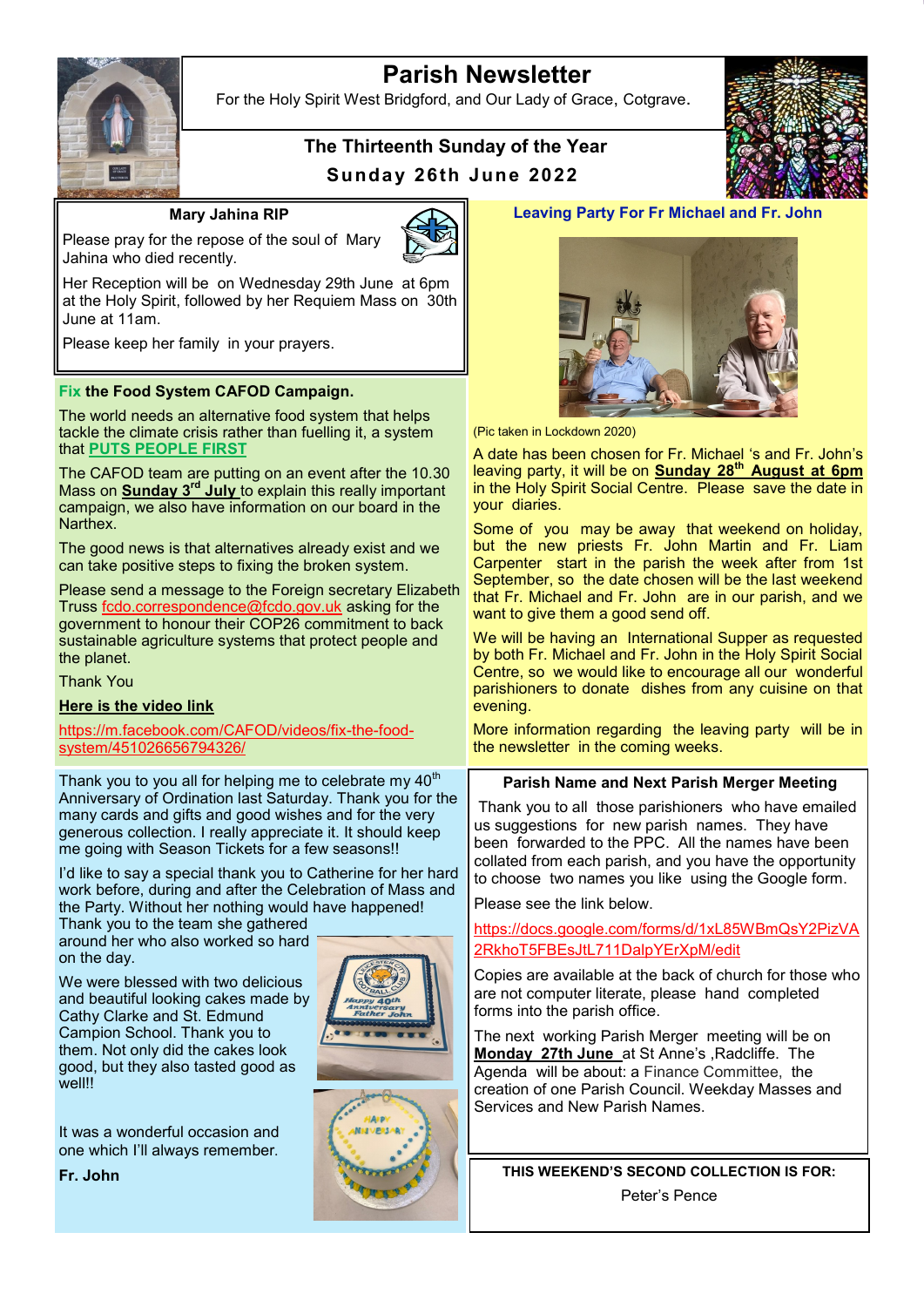| A Romanian man who is working in the Meadows is<br>looking for a room to let, sharing a kitchen, a bathroom<br>in a house with a back garden if possible. Looking for<br>reasonably quiet room to sleep in and cook for himself<br>in shared kichen.                                                                                                                                                                                                                                                       |                   |                                                 | <b>CONTACT DETAILS OF HOLY SPIRIT GROUPS / ORGS.</b>       |
|------------------------------------------------------------------------------------------------------------------------------------------------------------------------------------------------------------------------------------------------------------------------------------------------------------------------------------------------------------------------------------------------------------------------------------------------------------------------------------------------------------|-------------------|-------------------------------------------------|------------------------------------------------------------|
|                                                                                                                                                                                                                                                                                                                                                                                                                                                                                                            |                   | Baby and Toddler Group - Olivia Theobald Vella  |                                                            |
|                                                                                                                                                                                                                                                                                                                                                                                                                                                                                                            |                   | Email: HStoddlergroup@gmail.com                 |                                                            |
|                                                                                                                                                                                                                                                                                                                                                                                                                                                                                                            |                   | Brownies-                                       | Claire Spencer Tel: 9142508                                |
|                                                                                                                                                                                                                                                                                                                                                                                                                                                                                                            |                   | The Burundi Project-                            | <b>Jim Madden Tel: 914 2370</b>                            |
| Please text William on 07827166688 the rent per<br>month including electricity water council tax bills.<br>Please supply your location and phone number.<br>Thank you.                                                                                                                                                                                                                                                                                                                                     |                   | Cafod-                                          | Liz Bonner Tel: 07914 787030                               |
|                                                                                                                                                                                                                                                                                                                                                                                                                                                                                                            |                   | Catenians -                                     | John Sneyd Tel: 9816769                                    |
|                                                                                                                                                                                                                                                                                                                                                                                                                                                                                                            |                   |                                                 | Please see the new website www.nottinghamcatenians.org     |
| Escorted Pilgrimage to Knock Shrine, Ireland, 25 <sup>th</sup><br>July 2022. £699.00 per person sharing. Price<br>includes flight with 10kg hand luggage, all transfers, 4<br>nights' in Knock House Hotel with full board. All<br>entertainment and excursions included. Day trips to<br>Westport, Ballintubber Abbey, Croagh Patrick, Fr.<br>Peyton Centre & National Museum. Single<br>supplement £100.00.<br>Contact Patricia on 01268 762 278 or 07740 175557<br>or email knockpilgrimages@gmail.com. |                   | Children's Liturgy -                            | Jane Barrett Tel: 07785574975                              |
|                                                                                                                                                                                                                                                                                                                                                                                                                                                                                                            |                   |                                                 | Cricket Team- David Paton - (David.Paton@nottingham.ac.uk) |
|                                                                                                                                                                                                                                                                                                                                                                                                                                                                                                            |                   | Cubs-                                           | Jeremy Fenn Tel: 07764 830794                              |
|                                                                                                                                                                                                                                                                                                                                                                                                                                                                                                            |                   | Fellowship Group-                               | Mary Elliot Smith Tel: 9149473                             |
|                                                                                                                                                                                                                                                                                                                                                                                                                                                                                                            |                   | Golf Society-                                   | John Carolan Tel: 07764285863                              |
|                                                                                                                                                                                                                                                                                                                                                                                                                                                                                                            |                   | Guides-                                         | Caity Lee Email: 10thwbguides@gmail.com                    |
|                                                                                                                                                                                                                                                                                                                                                                                                                                                                                                            |                   | H.S. Badminton-                                 | Marina Johnson Tel: 0115 8373164                           |
|                                                                                                                                                                                                                                                                                                                                                                                                                                                                                                            |                   | H.S. Celtic Football-                           | Simon Le Ruez Tel: 07796 234928                            |
|                                                                                                                                                                                                                                                                                                                                                                                                                                                                                                            |                   | H.S. PPC -                                      | Angela Fenn Tel: 07920 149140                              |
| <b>Prayer of the week</b>                                                                                                                                                                                                                                                                                                                                                                                                                                                                                  |                   | Safeguarding Rep: Catherine Giavarini           |                                                            |
| O God, grant me the serenity to accept the                                                                                                                                                                                                                                                                                                                                                                                                                                                                 |                   | Email: office@holyspiritwb.co.uk                |                                                            |
| things I cannot change the courage to change                                                                                                                                                                                                                                                                                                                                                                                                                                                               |                   | Rainbows-                                       | Rebecca Adamson Tel: 07818 599 074                         |
| the things I can and the wisdom to know the                                                                                                                                                                                                                                                                                                                                                                                                                                                                |                   | Scouts-                                         | Margaret Walker Tel: 9899553                               |
| difference.                                                                                                                                                                                                                                                                                                                                                                                                                                                                                                |                   | S.V.P.                                          | Cristina Lira Tel: 07985481869                             |
| Living one day at a time, enjoying one moment                                                                                                                                                                                                                                                                                                                                                                                                                                                              |                   | $U.C.M. -$                                      | Maureen Doodson Tel: 8914601                               |
| at a time. Accepting hardships as the pathway to                                                                                                                                                                                                                                                                                                                                                                                                                                                           |                   |                                                 |                                                            |
| peace. Taking, as he did, the sinful world as it is,                                                                                                                                                                                                                                                                                                                                                                                                                                                       |                   | Social Centre Bookings- Catherine Giavarini     |                                                            |
| not as I would have it. Trusting that he will make                                                                                                                                                                                                                                                                                                                                                                                                                                                         |                   | Email- office@holyspiritwb.co.uk                |                                                            |
| all things right if I surrender to His will; that I may<br>be reasonably happy in this life, and supremely                                                                                                                                                                                                                                                                                                                                                                                                 |                   | Tel: 07854 233172 (Mon-Fri)                     |                                                            |
| happy with Him forever.                                                                                                                                                                                                                                                                                                                                                                                                                                                                                    |                   | Newsletter Editor: Catherine Giavarini          |                                                            |
|                                                                                                                                                                                                                                                                                                                                                                                                                                                                                                            |                   |                                                 |                                                            |
| Amen                                                                                                                                                                                                                                                                                                                                                                                                                                                                                                       |                   | Email: office@holyspiritwb.co.uk                |                                                            |
|                                                                                                                                                                                                                                                                                                                                                                                                                                                                                                            |                   |                                                 |                                                            |
|                                                                                                                                                                                                                                                                                                                                                                                                                                                                                                            |                   |                                                 | <b>CONTACT DETAILS FOR OUR LADY GRACE GROUPS</b>           |
| https://www.catholic.org/prayers                                                                                                                                                                                                                                                                                                                                                                                                                                                                           |                   | Children's Liturgy-                             | Karen Richards Tel: 9374565                                |
|                                                                                                                                                                                                                                                                                                                                                                                                                                                                                                            |                   | Safeguarding Rep-                               | Karen Richards Tel: 9374565                                |
| <b>PARISH CHURCHES</b>                                                                                                                                                                                                                                                                                                                                                                                                                                                                                     |                   | Cafod -                                         | Eileen Widdicks Tel: 9892882                               |
| The Holy Spirit                                                                                                                                                                                                                                                                                                                                                                                                                                                                                            | Our Lady of Grace | Traidcraft-                                     | Lynne Harrison Tel: 9235460                                |
| <b>Melton Road</b>                                                                                                                                                                                                                                                                                                                                                                                                                                                                                         |                   | Cotgrave PPC-                                   | Anne Ferguson Tel: 9892693                                 |
|                                                                                                                                                                                                                                                                                                                                                                                                                                                                                                            | Candelby Lane     | SVP-                                            | Michael Jennings Tel: 9374307                              |
| West Bridgford                                                                                                                                                                                                                                                                                                                                                                                                                                                                                             | Cotgrave          |                                                 |                                                            |
| Nottingham                                                                                                                                                                                                                                                                                                                                                                                                                                                                                                 | Nottingham        | <b>WEBSITES - Parish: www. holyspiritwb.org</b> |                                                            |
| NG27JW<br><b>NG12 3JG</b>                                                                                                                                                                                                                                                                                                                                                                                                                                                                                  |                   | www.ourladyofgracecotgrave.org                  |                                                            |
|                                                                                                                                                                                                                                                                                                                                                                                                                                                                                                            |                   | Deanery: www.nottsmeastdeanery.org              |                                                            |
| <b>CLERGY TEAM</b>                                                                                                                                                                                                                                                                                                                                                                                                                                                                                         |                   | Diocese: www.nottingham-diocese.org.uk          |                                                            |
| Parish Priest- Fr. Michael Brown Tel: 0115 9814271                                                                                                                                                                                                                                                                                                                                                                                                                                                         |                   | TWITTER: West B+Cotgrave RC @holyspiritwb       |                                                            |
| Assistant Priest- Fr. John McCay Tel:0115 9810320                                                                                                                                                                                                                                                                                                                                                                                                                                                          |                   |                                                 |                                                            |
|                                                                                                                                                                                                                                                                                                                                                                                                                                                                                                            |                   |                                                 |                                                            |
| 29 Charnwood Grove, West Bridgford, Nottingham NG2<br>7NT. Email Fr. Michael or Fr. John at;                                                                                                                                                                                                                                                                                                                                                                                                               |                   | <b>Primary School</b>                           | Senior School                                              |
| Email: frmichael@holyspiritwb.org                                                                                                                                                                                                                                                                                                                                                                                                                                                                          |                   | St Edmund Campion                               | The Becket School                                          |
| Email: frjohn@holyspiritwb.org                                                                                                                                                                                                                                                                                                                                                                                                                                                                             |                   | <b>Head Teacher</b>                             | <b>Head Teacher</b>                                        |
|                                                                                                                                                                                                                                                                                                                                                                                                                                                                                                            |                   | Mrs A. Blake                                    | Mr P. Grieg                                                |
|                                                                                                                                                                                                                                                                                                                                                                                                                                                                                                            |                   | Tel: 0115 9147889                               | Tel: 0115 9824280                                          |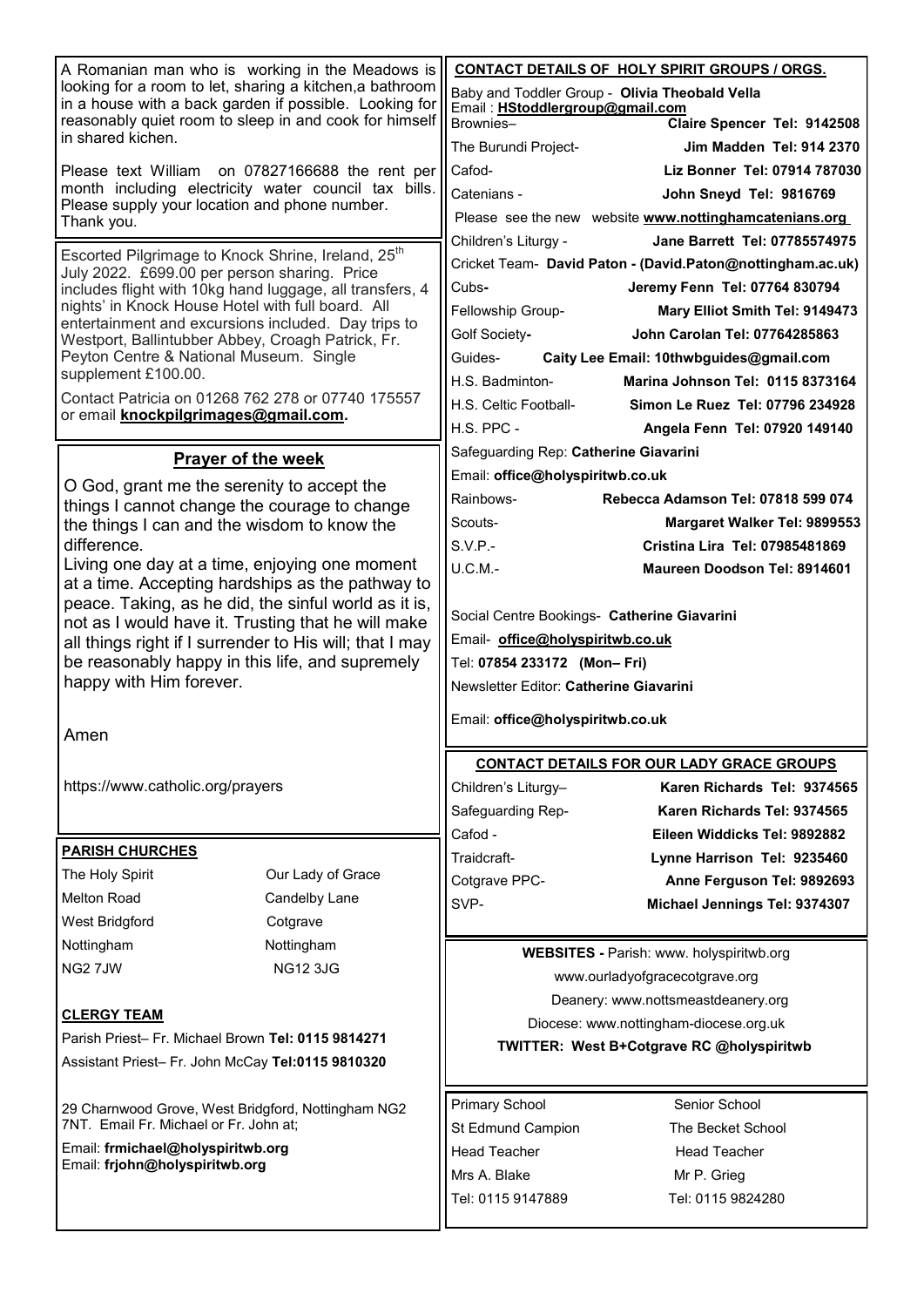|                                                                                              | <b>Social Centre Diary</b>                                                                                                                                                                             |                                                                                                                                                                    |
|----------------------------------------------------------------------------------------------|--------------------------------------------------------------------------------------------------------------------------------------------------------------------------------------------------------|--------------------------------------------------------------------------------------------------------------------------------------------------------------------|
| Sun 26th June<br>The Thirteenth<br>Sunday of the Year                                        | Holy Spirit (Sat) 6.30pm Mass-Richard O'Brien RIP<br>9am Mass-Agnes McKenzie<br>10.30am- Connel Carson RIP<br>12.30pm Baptism- Dylan Olivero<br>Our Lady of Grace 11am Mass-Margaret Gibb RIP (Anniv.) | Coffee after 9am Mass (Hall)<br>Children's Liturgy during<br>10.30am Mass (Hall)<br>11.30am-1.30pm Group<br>(Hall)                                                 |
| Mon 27th June<br>Feria                                                                       | Holy Spirit 9.15am Mass-Nick Collins RIP                                                                                                                                                               | 4.30pm-Rainbows (Hall)<br>5.15pm-Beavers (Upstairs)<br>6.30pm- Brownies (Hall)<br>6.30pm-Cubs (Upstairs)                                                           |
| Tues 28th June<br>St Irenaeus, bishop<br>and martyr (Mem.)                                   | Holy Spirit 9.15am Mass-<br>(Followed by Exposition until 10.30am)                                                                                                                                     | 9am-4pm- Dementia Social<br>(Hall)                                                                                                                                 |
| Wed 29th June<br>Saints Peter and Paul,<br>Apostles<br>(SOLEMNITY)<br>Holy Day of Obligation | Holy Spirit 9.15am Mass-<br>6pm Reception of Mary Jahina RIP<br>7.30pm Mass-<br>Our Lady of Grace 7pm-                                                                                                 | Coffee after Mass<br>(Hall)<br>5pm-6.30pm Lockton Dance<br>Class (Hall)                                                                                            |
| Thurs 30th June<br>Feria                                                                     | Holy Spirit 11am Requiem Mass-Mary Jahina RIP                                                                                                                                                          | 10am-11.30am- Toddler Group<br>(Hall)<br>1.30pm-2pm Yodance Seniors<br>(Hall)<br>7.15pm-9.15pm Scouts<br>(Hall)                                                    |
| Fri 1st July<br>Feria                                                                        | <b>Holy Spirit</b><br>6.30pm-Exposition<br>7pm-7.15pm Confessions<br>7.20pm Benediction<br>7.30pm Mass-                                                                                                | 10am-2pm Yoga Training<br>(Hall-)<br>1.30pm-2.30pm SVP (Upstairs)<br>7pm-8pm Yodance (Hall)                                                                        |
| Sat 2nd July<br>Feria                                                                        | <b>Holy Spirit</b><br>9.15am Mass-<br>9.45am-10.15am-Confessions<br>1pm Baptism- Harry Gimson<br>6.30pm Mass-Giseppe and Antoinetta D'Amico RIP                                                        | 10.30am-12.30pm<br>Private Booking<br>(Hall)                                                                                                                       |
| Sun 3rd July<br>Fourteenth Sunday in<br><b>Ordinary Time</b>                                 | Holy Spirit 9am Mass-Anne Scanlon RIP<br>10.30am- Mass-Deceased Members of the Cafod<br>Group<br>Our Lady of Grace 11am Mass-The People of the Parish                                                  | Coffee after 9am Mass (Hall)<br>Cafod Event in Hall after both<br>Masses<br>Children's Liturgy during<br>10.30am Mass (Hall)<br>12.30pm- Community Group<br>(Hall) |